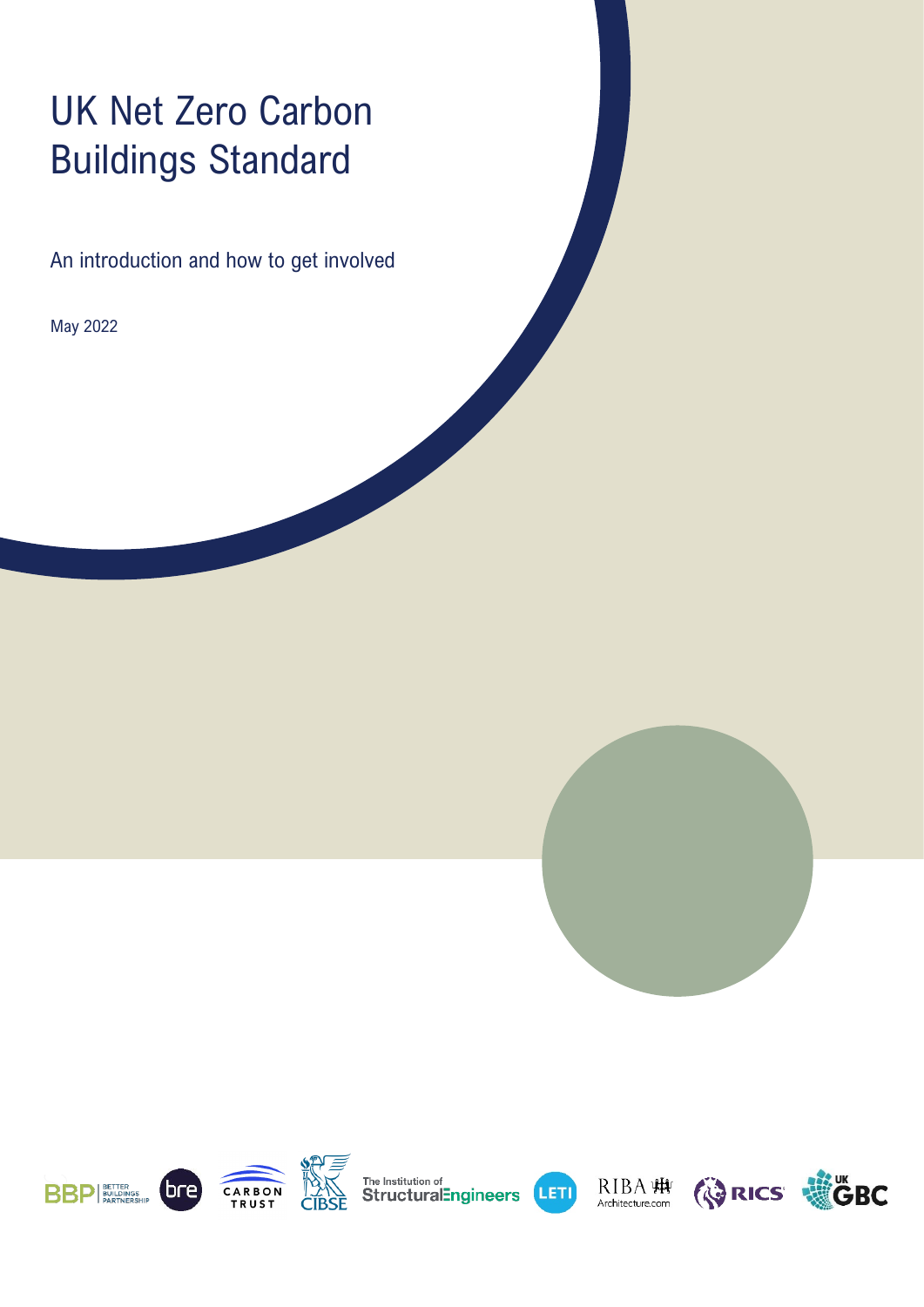## **Contents**

| 2. The Task Groups and Sector Groups6 |  |
|---------------------------------------|--|
|                                       |  |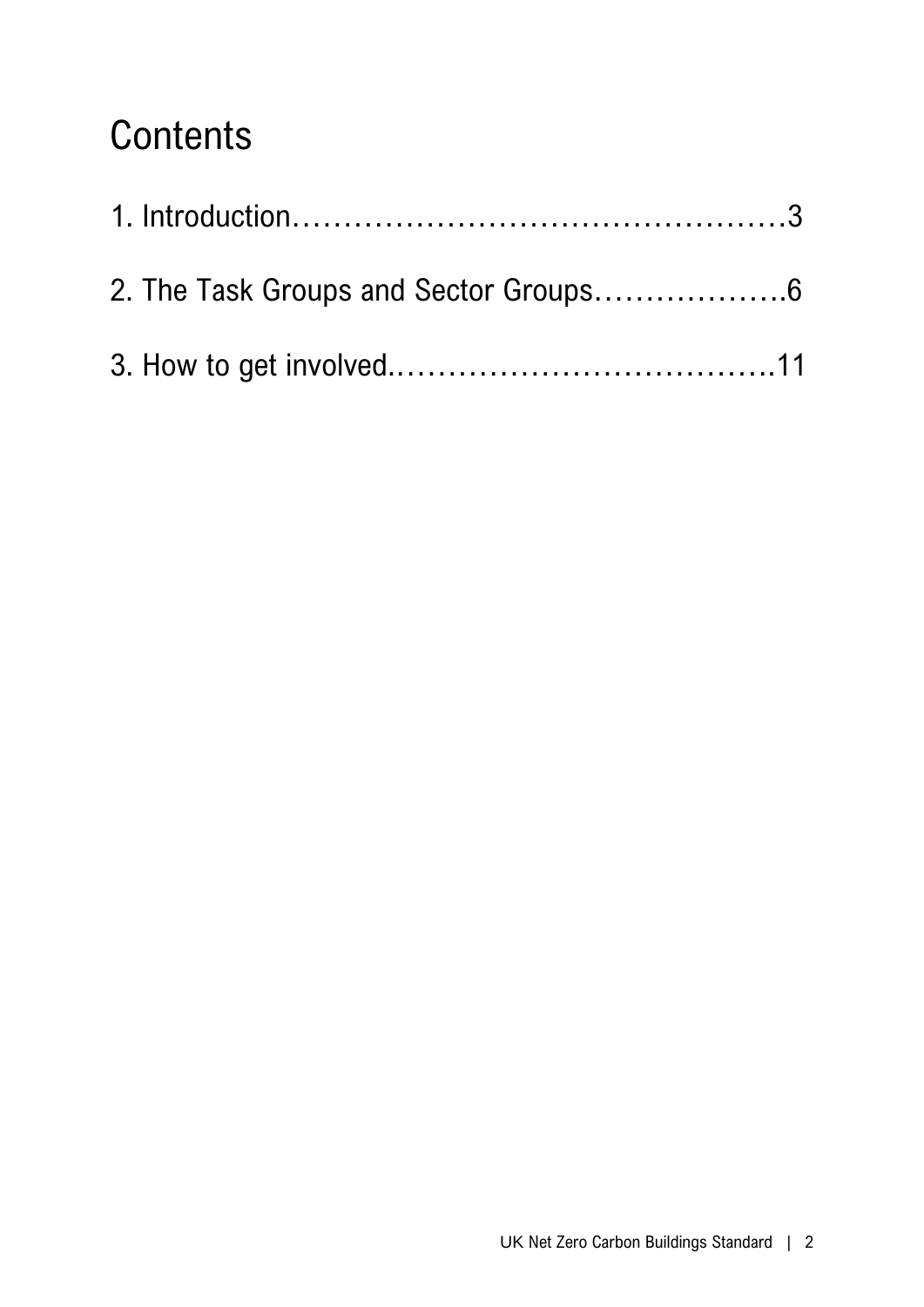# 1. Introduction

A process of [market analysis,](https://www.ukgbc.org/news/net-zero-carbon-buildings-verification-market-analysis/) conducted in 2021 by a collaboration of key industry organisations, concluded that a more robust means of verifying buildings as net zero carbon was desired by the UK real estate sector. The approach should be industry-led, independent, and have clear governance.

This initiative responds to these conclusions, seeking to develop a **UK [Net Zero Carbon](http://www.nzcbuildings.co.uk/)  [Buildings](http://www.nzcbuildings.co.uk/) Standard** ('the Standard'). The Standard will set requirements for achieving and verifying a built asset as net zero carbon in the UK.

## 1.1 What will it cover?

The Standard will set out metrics by which net zero carbon performance is evaluated, as well as performance targets, or limits, that need to be met. These are likely to include energy use, upfront embodied carbon, and lifecycle embodied carbon, with other metrics – such as space heating/cooling demand and peak load – also to be considered. It will also cover the approach to carbon accounting, procuring renewable energy, and the treatment of residual emissions, including carbon 'offsetting'. However, the scope and output of the Standard may evolve throughout the development process.

It is expected that claims will be required to be validated based on in-use measured data and interim verification of an asset at design stage or once the asset is built but not yet operating may also be considered.

## 1.2 Who is it for?

The output will be for developers, contractors, asset owners and managers, occupiers, investors, financiers and funders, consultants, building industry professionals, building managers and product/material manufacturers, suppliers, and distributors. It is for anyone who wants to either fund, procure, design, or specify a Net Zero Carbon Building and anyone wanting to demonstrate that their building is 'Net Zero'-aligned with an industry-agreed Standard.

## 1.3 Will it be science-based?

Performance targets will align with science-based trajectories needed to achieve net zero by 2050 and a 78% reduction by 2035 in the UK, i.e. what is known to be required to stand a reasonable chance of mitigating global warming to 1.5°C. It will also align with the energy demand reductions projected to be required to enable a net zero carbon energy supply sector.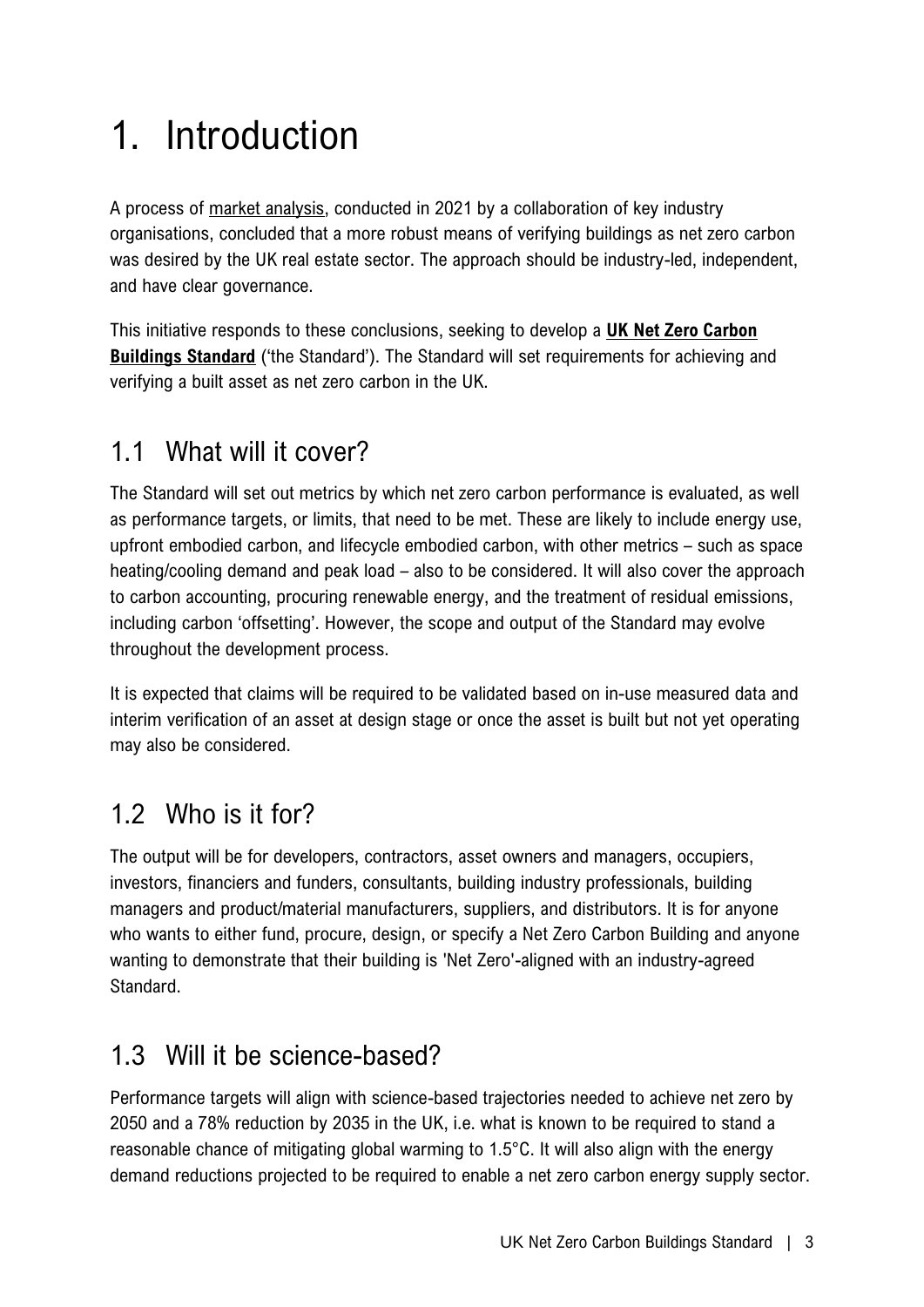## 1.4 What building types will it apply to?

The approach will be applicable to both existing and new buildings (e.g. Homes, Offices, Education, Industry, Retail, Hotels, Healthcare etc.). To start, the focus will be on the most common building typologies, especially those for which industry stakeholders have already robust performance data available to inform the setting of performance targets. The Standard will not apply to infrastructure.

## 1.5 How will it be delivered and governed?



An overview of the proposed delivery structure is shown below.

*Figure 1: Delivery approach summary.*

#### **Governance Board**

One of the strongest conclusions from the market analysis was the need for the initiative to be industry-led, independent, and have transparent and robust governance, providing a clear framework for decision-making.

Responding to this, a Governance Board is being formed. It is anticipated that the Governance Board will comprise C-suite level representatives (CEO, Chair, Director) from a broad range of organisations who will oversee and manage the strategic governance of the initiative. The Governance Board's roles, responsibilities, and criteria for membership will be the prerogative of the Board itself to define.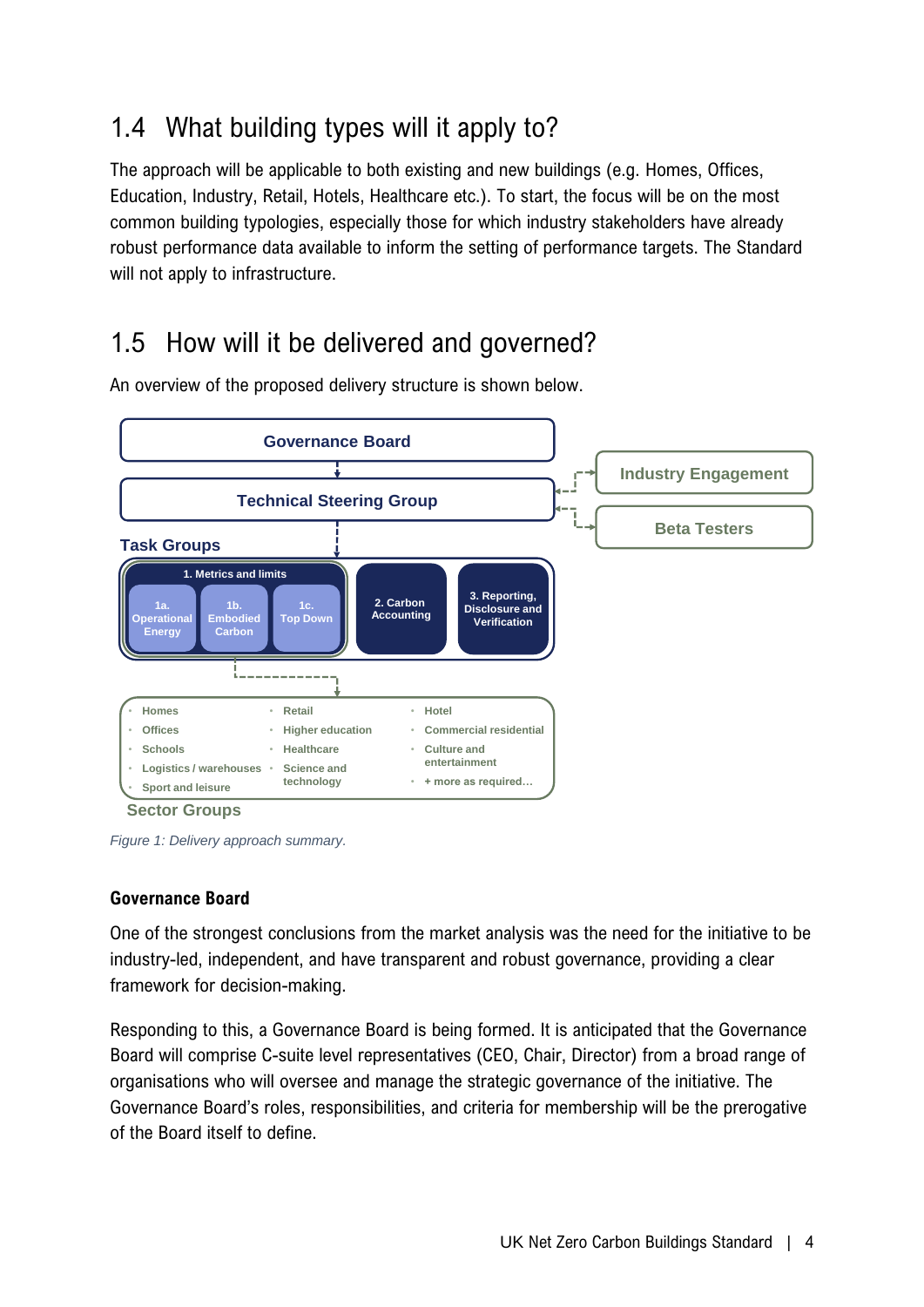#### **Technical Steering Group**

The Technical Steering Group has been formed and will deliver the technical development of the Standard. The Technical Steering Group will form a number of task groups to deliver specific elements of the Standard. These are articulated in more detail in Section 2. The current members of the Technical Steering Group are as follows**:**



The current Technical Steering Group members are exploring which further organisations or individuals would bring value as part of the Technical Steering Group. The Technical Steering Group will remain flexible and open to change.

## 1.6 How does this initiative relate to other work that is ongoing in the industry?

This development of the Standard will build on existing work on net zero carbon undertaken to date.

The Technical Steering Group will continue to liaise and collaborate with current built environment initiatives running in parallel, such as PAS 2080, the Built Environment Carbon Database (BECD) and the BSI's proposed 'Net Zero Standard for Real Assets for Investors', as much as possible to ensure alignment, minimise duplication of effort, and maximise cobenefits.

## 1.7 What is the programme?

The programme for the initiative is still being developed. It is anticipated that Task Groups will be formed in July, at which point development will commence in earnest.

### 1.8 How do I get involved?

There are several ways to get involved in the development of the Standard. Please see Section 3 for more details.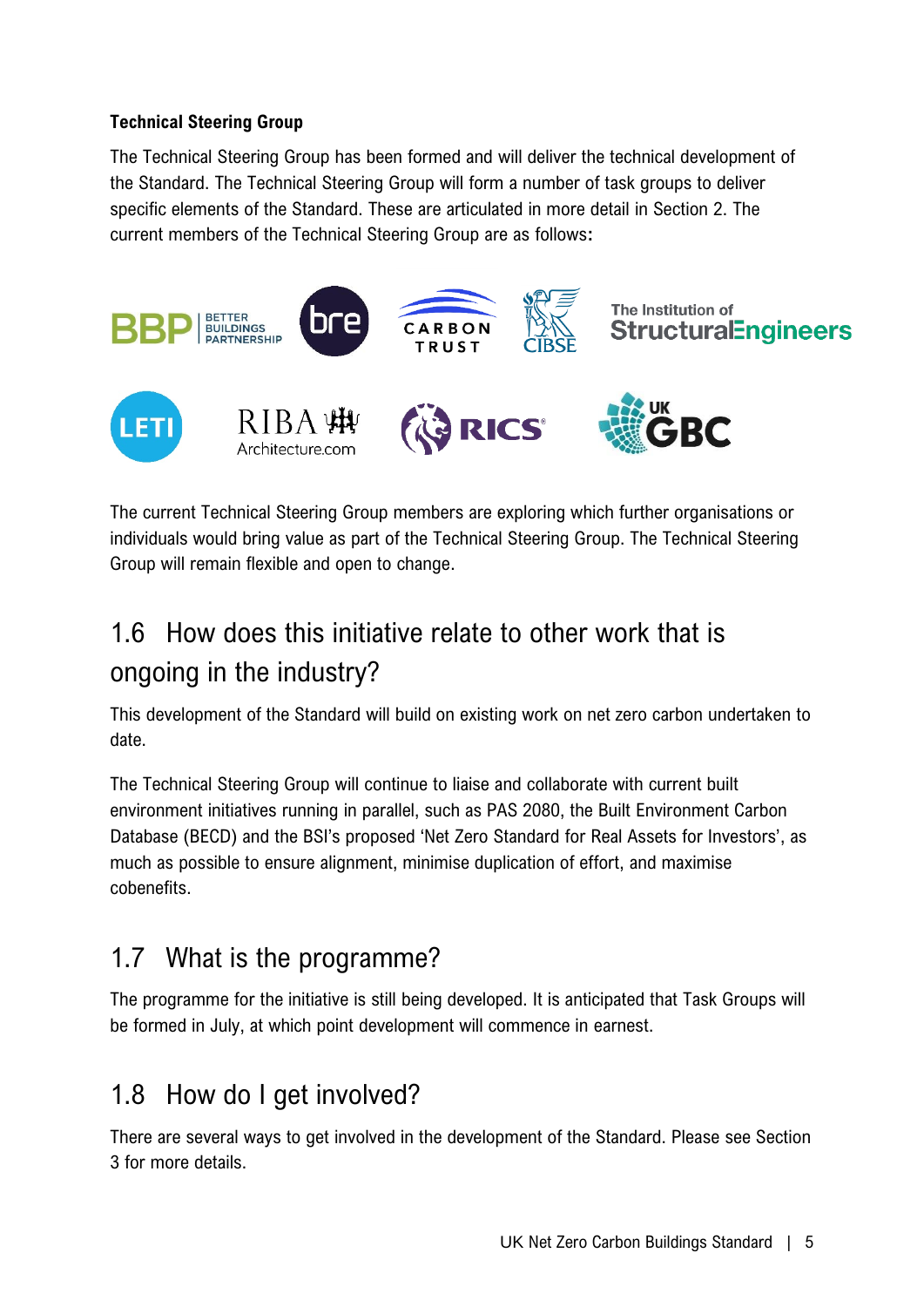# 2. The Task Groups and Sector Groups

To support the development of the UK Net Zero Carbon Buildings Standard and ensure crossindustry input, the Technical Steering Group is establishing a number of Task Groups. These groups will be responsible for developing the initiative's approach on a range of technical considerations which underpin the content of the Standard, and for providing recommendations to the Technical Steering Group.

A summary of these Task Groups is available below. In addition, Sector Groups will be established to develop sector-specific benchmarks as part of the 'Metrics and Targets' Task Groups. Full details of these groups' purpose and scope can be found later in this section.



*Figure 2: Task Groups and Sectors Groups structure overview.*

## 2.1 Task Groups 1a-1c: Metrics and Targets Task Groups

Buildings cannot be considered in isolation and must be considered as part of both a global climate and energy system. Critically, this means that the performance of buildings – both in construction and operation – must be compatible with a 1.5°C decarbonisation pathway.

Asset-level science-based performance targets must therefore form a critical part of the UK Net Zero Carbon Buildings Standard and are the focus of the Metrics and Targets Task Groups.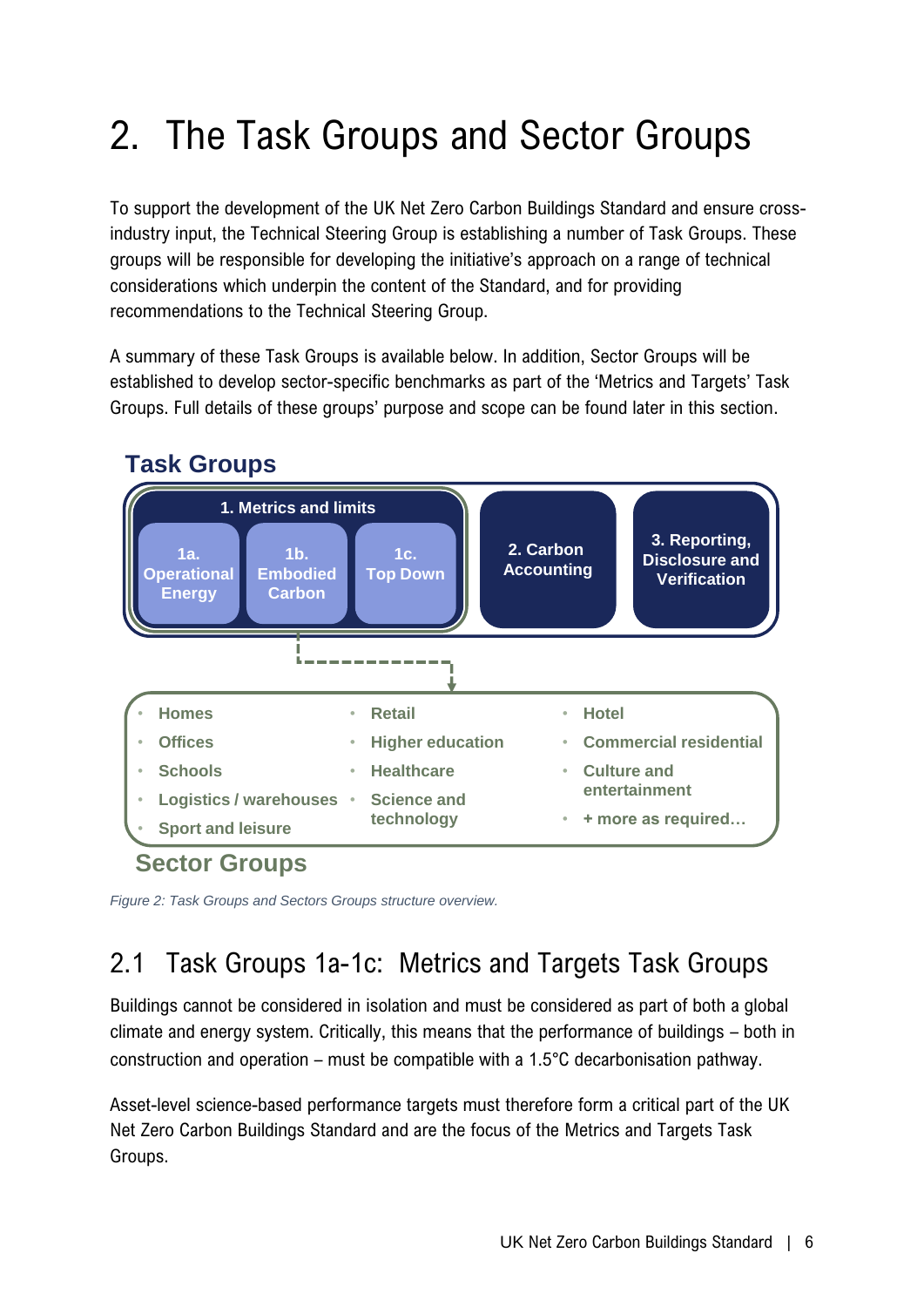These targets will be derived using a combination of 'bottom-up' benchmarking – to determine what is possible at the asset level in different sectors, balancing between sectors to reflect the propensity for improvement in each – and 'top-down' downscaling of our national and sectoral carbon budgets, to ensure the targets are aligned with what science says the built environment needs to achieve to stand a chance of mitigating global warming to 1.5°C. These carbon budgets may be subject to change.

The Metrics and Targets Task Groups will be responsible for defining the methodologies behind setting the targets, with sector-specific Sector Groups established to support the development of the 'bottom-up' benchmarks that will help inform what is currently possible in each sector and what is likely to be possible in the future.

The Metrics and Targets Task Groups will liaise with one another to ensure alignment of approach and robustness of the outputs, and with the Reporting, Disclosure, and Verification Task Group to develop guidance on how operational energy and embodied carbon is reported when the Standard is being applied to active projects/assets.

The Metrics and Targets Task Groups are as follows:

- a. Operational Energy (OE) Task Group
- b. Embodied Carbon (EC) Task Group
- c. Top-Down (TD) Task Group

#### **Task Group 1a: Operational Energy Task Group**

The Operational Energy (OE) Task Group will be responsible for coordinating the sector groups in providing 'bottom-up' benchmarks for energy use intensity (EUI) for respective sectors (and subsectors, as appropriate) established from in-use data and predictive energy modelling.

Benchmarks provided will establish sector average performance, as well as current and future best practice. The OE Task Group will provide a consistent methodology and ensure ambition across sectors is comparable.

#### **Task Group 1b: Embodied Carbon Task Group**

The Embodied Carbon (EC) Task Group will be responsible for coordinating the sector groups in providing embodied carbon data such that benchmarks for assets in the respective sectors (and subsectors, as appropriate) can be developed.

In addition to insight from within the Sectors Groups themselves, they will also engage relevant experts to advise on future material decarbonisation and construction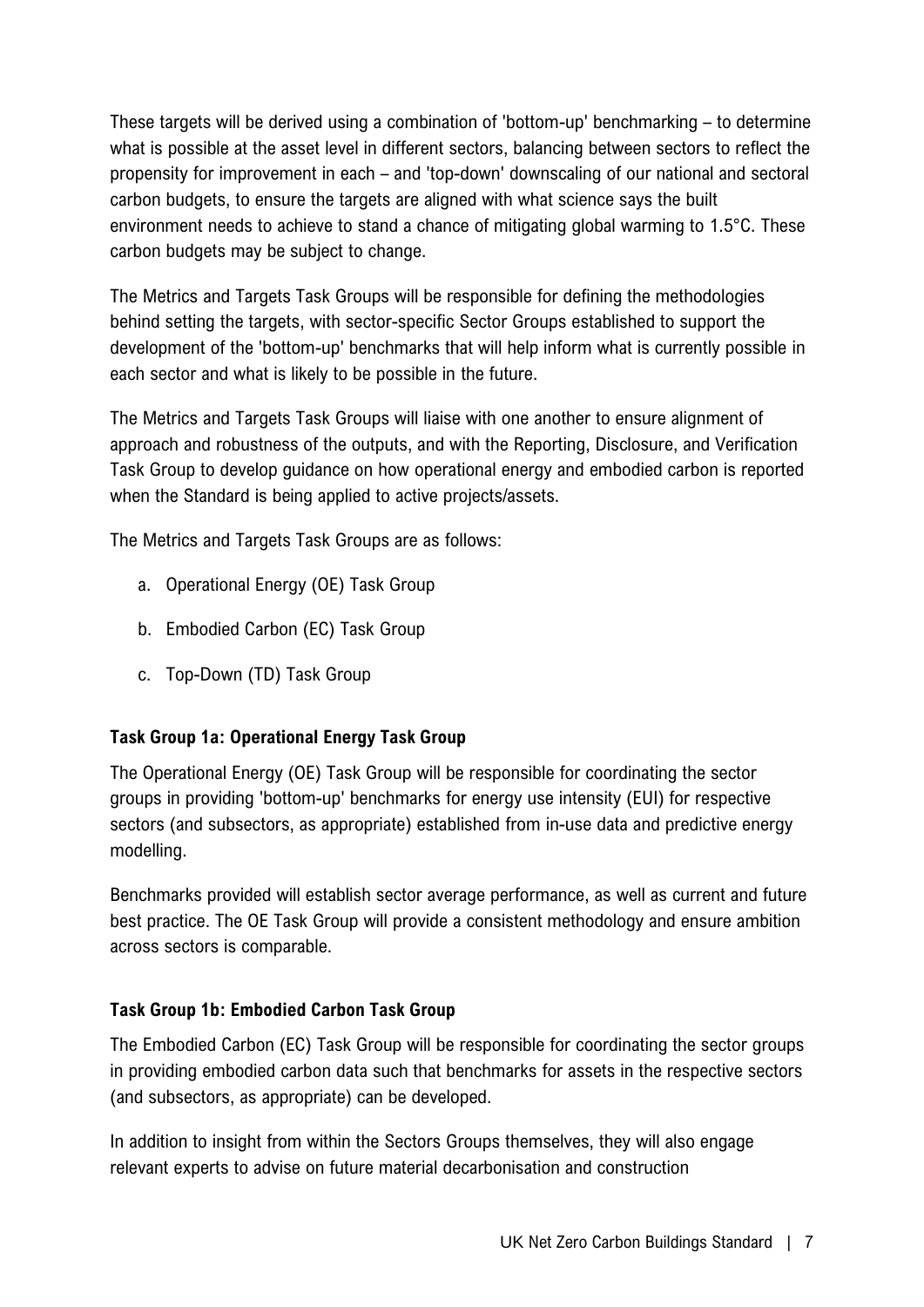approaches/techniques, which the Sector Groups will use to update the benchmarks provided to reflect prospective future reductions in embodied carbon. They will also develop the scope of and approach to developing the benchmarks.

#### **Task Group 1c: Top-Down Task Group**

The Top-Down (TD) Task Group will be responsible for developing a methodology for aligning the benchmarks provided for OE and EC with our national carbon budget to produce a complete suite of budget-aligned and science-based net zero carbon (NZC) performance targets.

The Task Group must first determine the budget 'allocation' for each of the elements of the built environment responsible for GHG emissions. Existing sources of information, such as the UKGBC Whole Life Carbon Roadmap and SBTi Sectoral Decarbonisation Approach, will form the foundation for this work.

The Task Group will then utilise the bottom-up benchmark scenarios provided, along with floor area information for the sectors as a whole, to create targets for the key metrics identified. The targets should balance the decarbonisation required across the whole built environment with the propensity for improvement in each sector. In other words, sectors which are likely to be able to 'go further' should have a greater responsibility to decarbonise (i.e. more stringent targets) than those sectors for which drastic improvements are more challenging.

For operational energy, these targets must result in both cumulative GHG emissions which don't exceed the operational carbon portion of the budget, as well as a sector whose demand for energy does not exceed the available zero carbon supply projected in 2050.

For embodied carbon, the targets must result in cumulative GHG emissions which don't exceed the embodied carbon portion of the budget only.

### **Sector Groups**

In summary, the Sector Groups (SGs) will be responsible for the following key elements:

- Providing asset-level bottom-up benchmarks for the sector
- Advising on any necessary subsector distinction (e.g. multiple benchmarks within a sector for different typologies/use classes)
- In addition to the primary metrics, advising on any secondary metrics appropriate/relevant for the respective sector (e.g. per patient, per bedroom, per occupancy hour)

Information provided by the sector groups will be critical to the successful development of the performance targets, but ultimate decision-making on approach, methodology, scope, and magnitude will be the prerogative of task groups 1a-1c.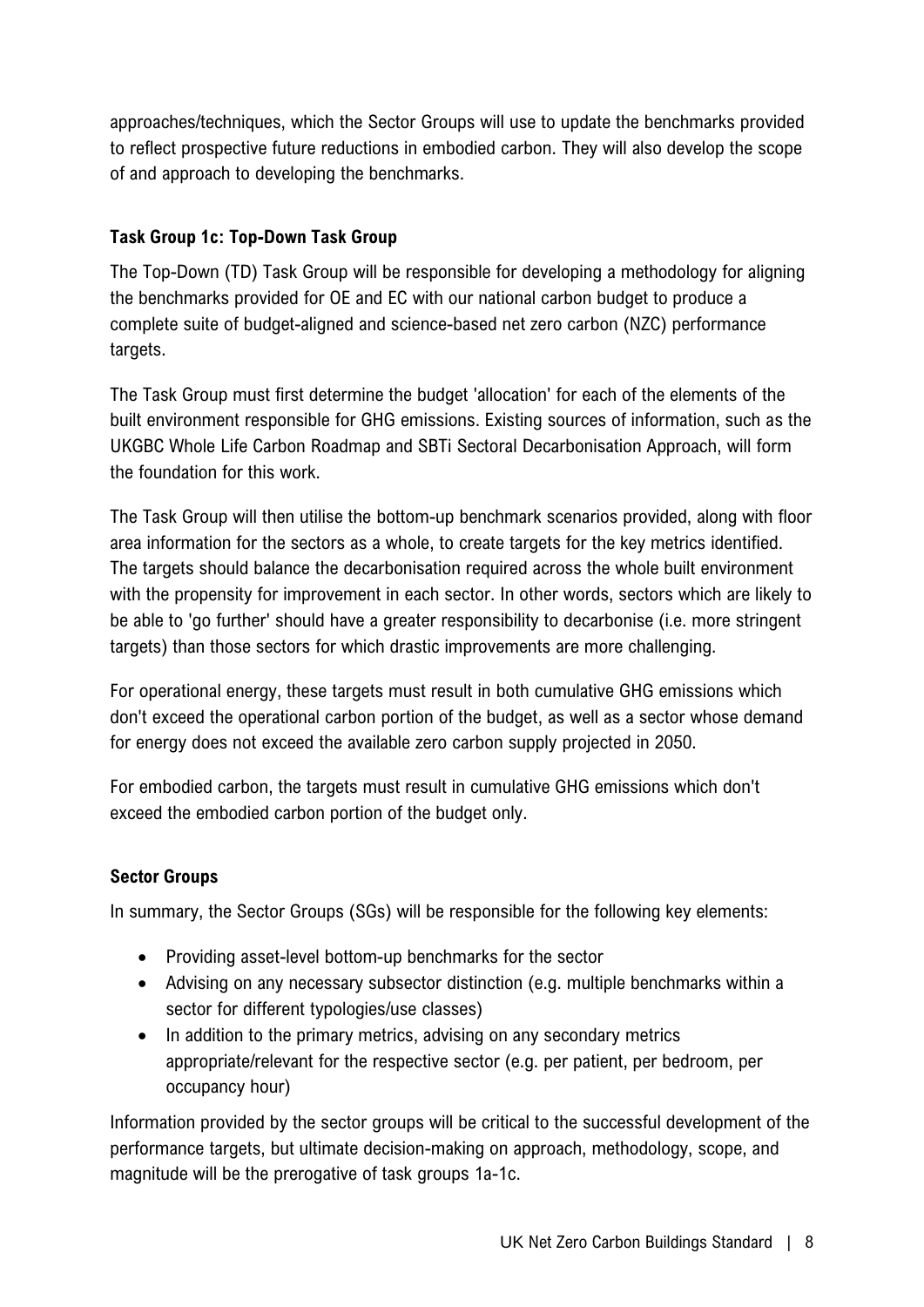## 2.2 Task Group 2: Carbon Accounting

This Task Group will be responsible for agreeing:

- 1. Acceptable approaches to mitigating residual carbon emissions, such as:
	- Onsite renewables, including how exported energy is accounted for
	- Procurement of energy, including allowable types of procurement and guidance on the quality of green tariffs
	- Carbon 'offsets', including the types and location of carbon offset projects that are allowed, and when compensation and neutralisation offsets are appropriate
- 2. The approach to carbon accounting for the Standard, including (but not limited to):
	- The sources of emission factors acceptable within the Standard
	- The use of market- or location-based emission factors for Scope 2 emissions
	- The approach to accounting for Scope 3 emissions (for example the inclusion / exclusion of emissions associated with the transmission and distribution losses associated with electricity, or district heating)
	- Defining the minimum data coverage requirements

This will consider existing best practice guidance for achieving net zero carbon status.

A more detailed set of scoping questions will be developed by the Task Group when convened. It is expected that it will be necessary for this Task Group to liaise with others on topics that are overlapping in nature – for example with the Embodied Carbon Task Group in agreeing the approach to accounting of embodied emissions, and with the Reporting, Disclosure and Verification Task Group in agreeing requirements around measurement and reporting.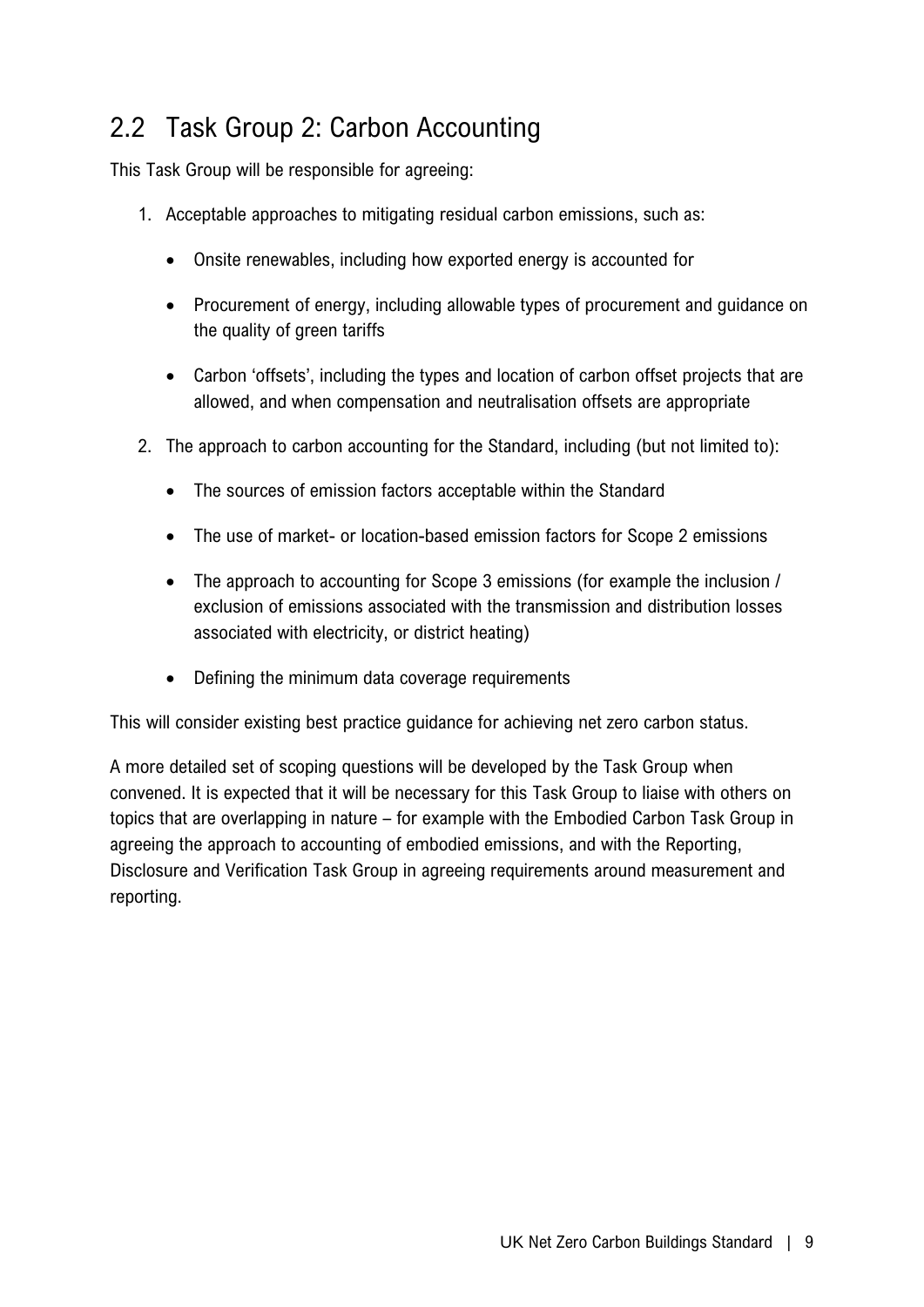## 2.3 Task Group 3: Reporting, Disclosure, and Verification

This Task Group will be responsible for defining the terminology, scope, and boundary of any net zero claims. It will also agree the approach to and requirements for verifying net zero carbon claims in line with these definitions. It will also develop guidance on the reporting and disclosure in support of the verification of such net zero claims.

This will include:

- **Operational energy and carbon** Develop guidance on how in-use data, energy or otherwise, is collected and reported annually, including but not limited to relevant metric used, data granularity, data periods, format of submission.
- **Embodied carbon** Develop guidance on the boundary, data granularity and format of embodied carbon emissions, and how this should be collected and reported in various scenarios such as new construction, deep retrofit, refurbishment and extension.
- **Mitigation of residual emissions** Develop guidance for the evidence and reporting requirements for acceptable methods of mitigating residual emissions, including on site renewables, energy procured, and any carbon 'offsets'.
- **Net zero in progress (design stage)** Outline the required information to be provided for a development in design stage, and the verification process to be followed to verify as net zero
- **Net zero in progress (post-completion/not yet operating)** Outline the required information to be provided for a completed development, which is yet not in operation, and the verification process to be followed to verify as net zero

The Task Group will work in conjunction with, and complementary to, the other Task Groups, to ensure its approach is informed and informs the relevant workstreams.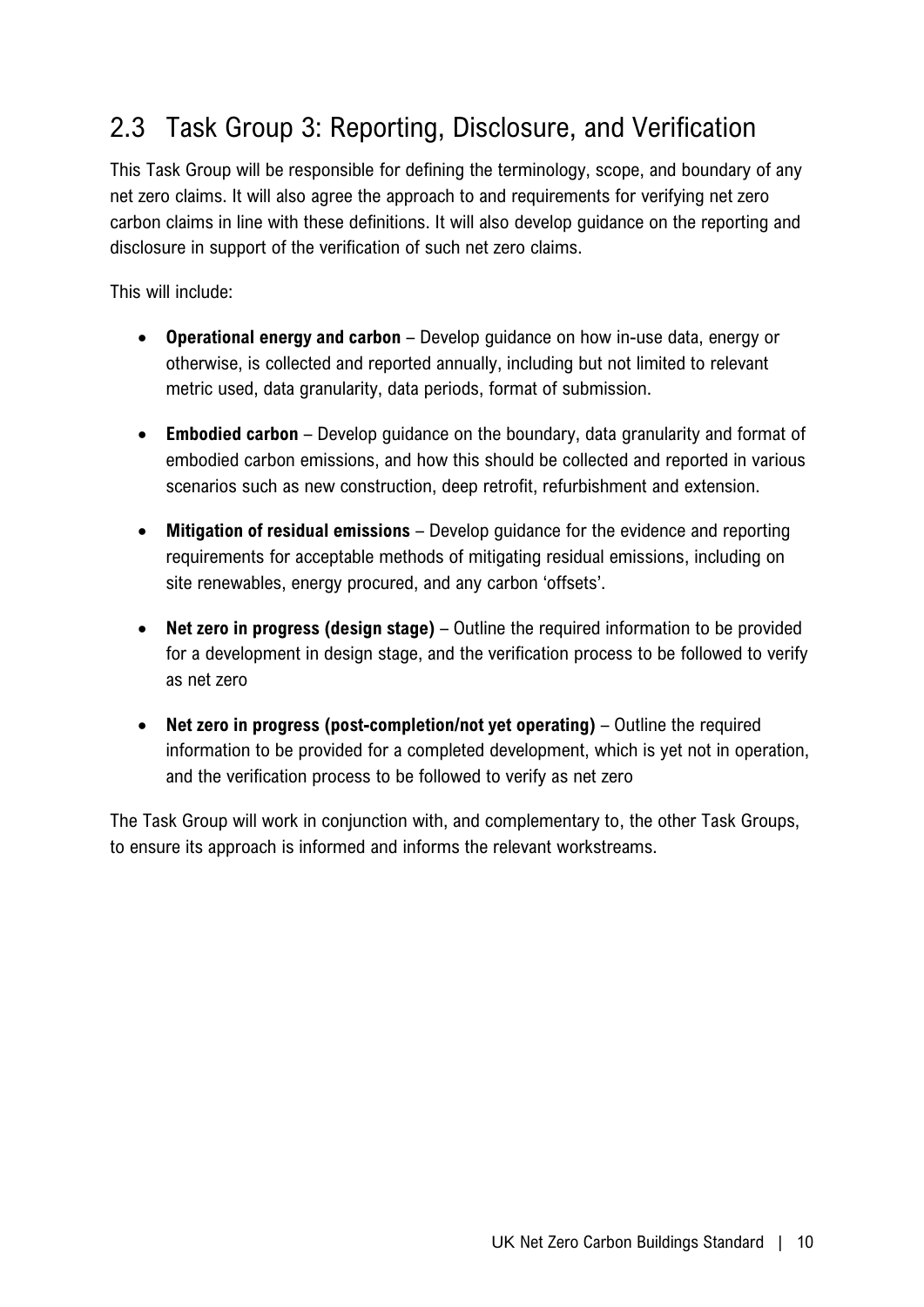# 3. How to get involved

There are various ways of getting involved in this Standard, either as an individual or as an organisation:

- Apply to be part of Task Groups and Sector Groups (see 3.1)
- Be part of the industry engagement (see 3.2)
- Apply to be a 'beta tester' of the Standard (see 3.3)
- Apply to support with other roles, such as coordination and project management

You can apply to get involved either as an individual or an organization using **[this form](https://www.surveymonkey.co.uk/r/NZCB2022) by the 6 th of June 2022.** To see what information is required – **[click here](https://b80d7a04-1c28-45e2-b904-e0715cface93.filesusr.com/ugd/252d09_cfbd8f00ea1d423a8d683a7b5c5b71c7.pdf) for a PDF version of the form.**

To stay up to date with the initiative **[sign up](https://www.surveymonkey.co.uk/r/NZCBmailinglist)** to the mailing list.

### 3.1 Join the Task Groups and Sector Groups

The **Task Groups** will be responsible for developing the initiative's approach on a range of technical considerations underpinning the Standard.

The **Sector Groups** will be providing sector-/typology-specific expertise and data to support on asset-level embodied carbon and operational energy benchmarks.

### 3.2 Provide feedback via industry engagement

Engagement with industry, including both **public consultation** and **working directly with future users of the Standard and those who will be impacted by it**, will be an important part of its development.

As a minimum, it will be essential to engage with the following stakeholders in the value chain:

- **Clients who will adopt/deploy the Standard**: Stakeholders who will have decisionmaking authority over the application of the Standard to their built assets (e.g. developers, investors, and asset-owners).
- **Parties who will use the Standard on behalf of their clients**: Consultants who drive application of the Standard with the Design Team at design stage and monitor